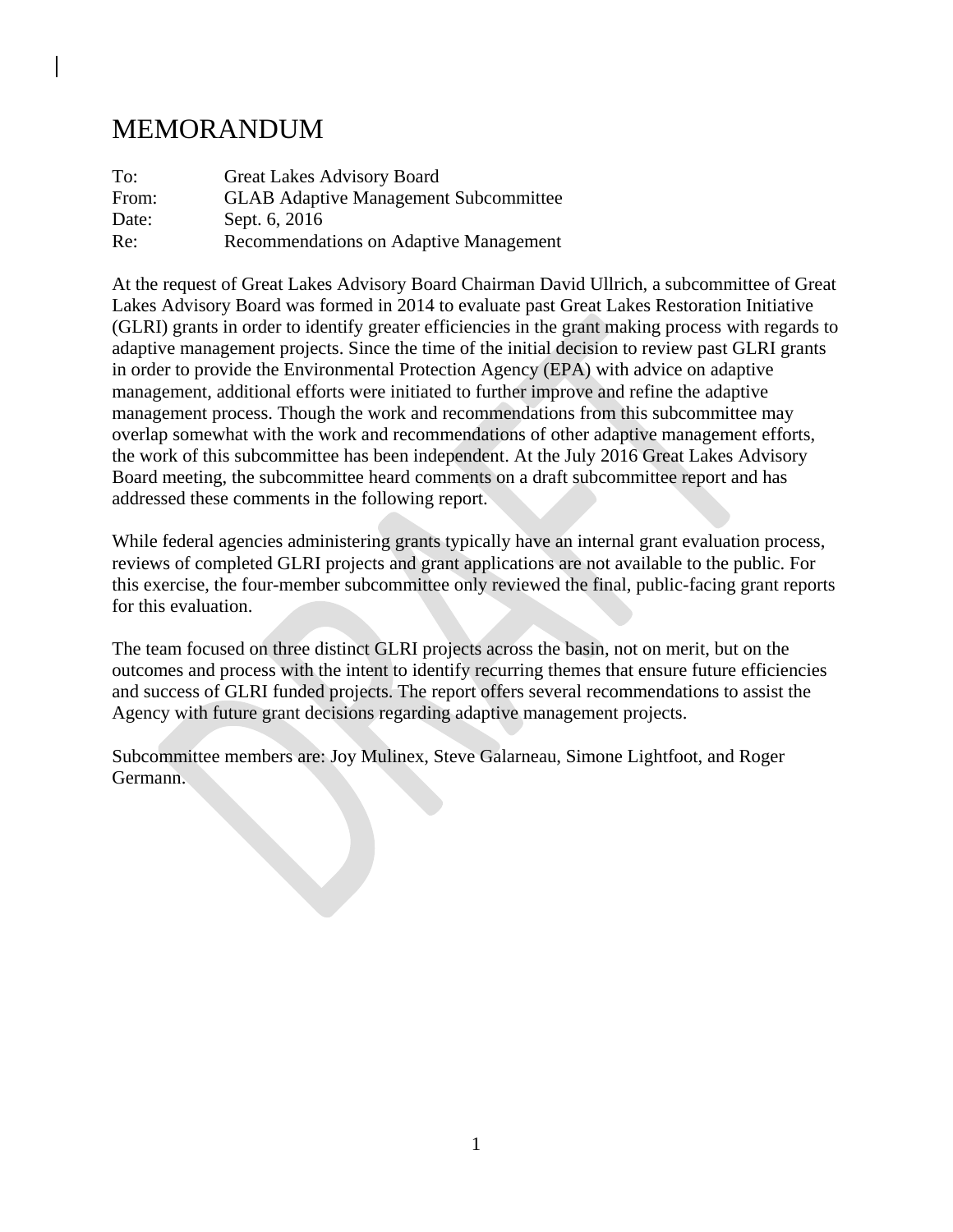#### GLRI Project Evaluations

The Great Lakes Restoration Initiative (GLRI) has played a critical role in protecting and restoring America's greatest natural resource. Over the past 5 years, GLRI-funded projects have had a major impact on the quality of life of the lakes. The GLRI has been a catalyst for bipartisan cooperation, and GLRI projects have provided federal, tribal, state and local governments with vital information about the lakes, from essential science data to better understanding how government agencies and NGO's can work more efficiently together.

The success of the GLRI has been based on the continual evaluation of projects and their impact. And while the subcommittee believes all restoration projects have had a positive impact on the ecosystem, even those that might not have met all of their proposed goals have provided key learning's that when considered; ensure the GLRI remains successful and impactful today and in years to come.

While several federal agencies, such as the U.S. Government Accountability Office, have conducted more extensive audits of the GLRI, a subcommittee of the Great Lakes Advisory Board (GLAB) conducted a limited review of three past GLRI projects. The purpose of the subcommittee's evaluation is to provide additional recommendations to the Agency for consideration in order to help advance the work being done by GLRI projects with regards to adaptive management.

#### **About the Project**

The subcommittee evaluated three GLRI projects; however, it should be noted that the subcommittee quickly realized that even GLRI projects with the same focus each had a unique objective. And while this made comparing the projects slightly challenging, the subcommittee was able to answer several key questions that could be used to define the success of a project, as well as the projects overall impact.

As the GLRI process has matured over the last eight years, focus areas and measures of progress have been improved. EPA now includes questions in its grant Request For Proposals (RFP) that were not initially considered. These issues include, but are not limited to, climate change, cobenefits, and environmental justice. While the subcommittee supports the inclusion of these issues in the GLRI and adaptive management process, the subcommittee did not specifically consider these items.

## **Methodology**

Hundreds of projects across the Great Lakes basin have been undertaken with support from GLRI funding. The subcommittee did a brief scan of several dozen projects; however, due to time and resource constraints, the team of four reviewers agreed to evaluate three projects that provided an accurate cross-section of the GLRI program with regards to adaptive management. These projects represent both urban and non-urban projects, rely on diversity of habitats, ecological functions and geographic locations, and reflect the types of work happening across all eight states. The three projects selected have all been completed and final grant reports were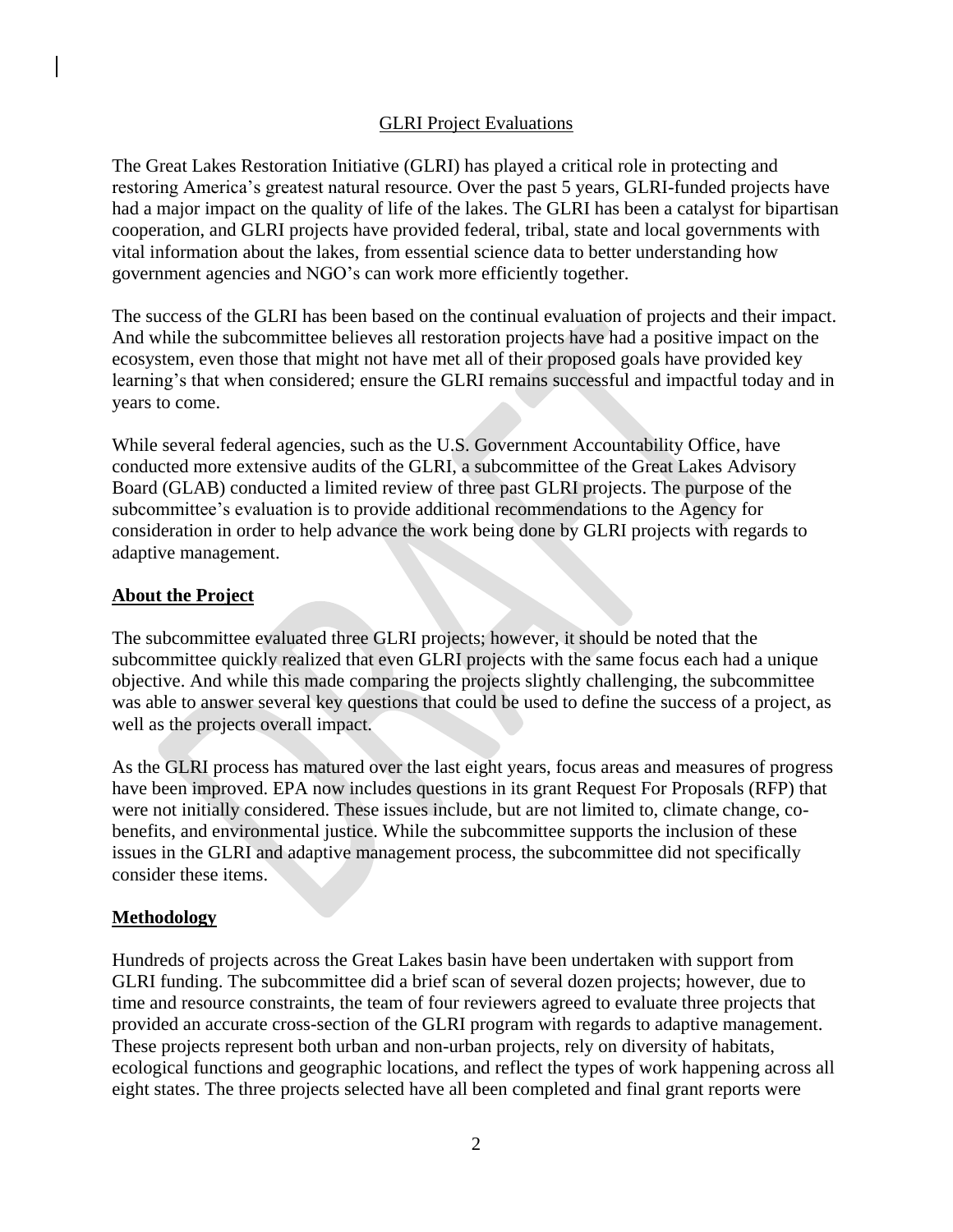submitted to the federal government. In addition, the review team only considered projects undertaken by non-federal entities.

The three selected projects are:

- Cuyahoga River AOC Urban Riparian Restoration
- Eliminating Exposure to Toxic Chemicals at Day-care Centers in the Great Lakes Region of New York
- Coastal Restoration at the Refuge Gateway and Humbug Marsh

The subcommittee began its evaluation of each project by using questions developed by the National Science Foundation (NSF). The subcommittee then modified the evaluation questions to compare each of the three project reports, since the projects had their own set of unique outcomes, goals, opportunities and challenges. The following questions were applied to each project.

# **Restoration and Protection Merit**

- What is the problem/issue the project is designed to address?
- How does the project advance understanding and solving of the problem/issue?
- To what extent does the project explore an under-researched issue or problem?
- How does the project make progress toward the long term goals, objectives, and commitments under the five focus areas of the GLRI Action Plan I?

# **Broader Impacts**

- How does the project affect the immediate community?
- How does the project communicate its work/progress/findings to others?
- To what extent does the project involve other partners?
- What other lessons learned did the project generate? How can those lessons learned be communicated and applied to future projects?
- Who was included in the project team, including partnerships? Why and how were those people or organizations involved? Were any multi-disciplinary or multi-jurisdictional connections were strengthened, etc.

# **Implementation**

- How closely did the project follow its intended path of implementation?
- Did the project meet the short term, medium term, and long term outcomes that it anticipated? If not, why not?
- Was the project set up to course correct to meet those outcomes? If course corrections were made, why were they necessary and what corrections were made?
- Was the environmental monitoring done before, during, and upon completion of the project adequate to assess its effectiveness?
- Were there additional unanticipated outcomes that benefit one of the five focus areas?

## **Project Evaluations Findings**

Once the questions and criteria were established, the subcommittee extensively evaluated the three projects – from rankings and email exchanges, to robust conversations amongst the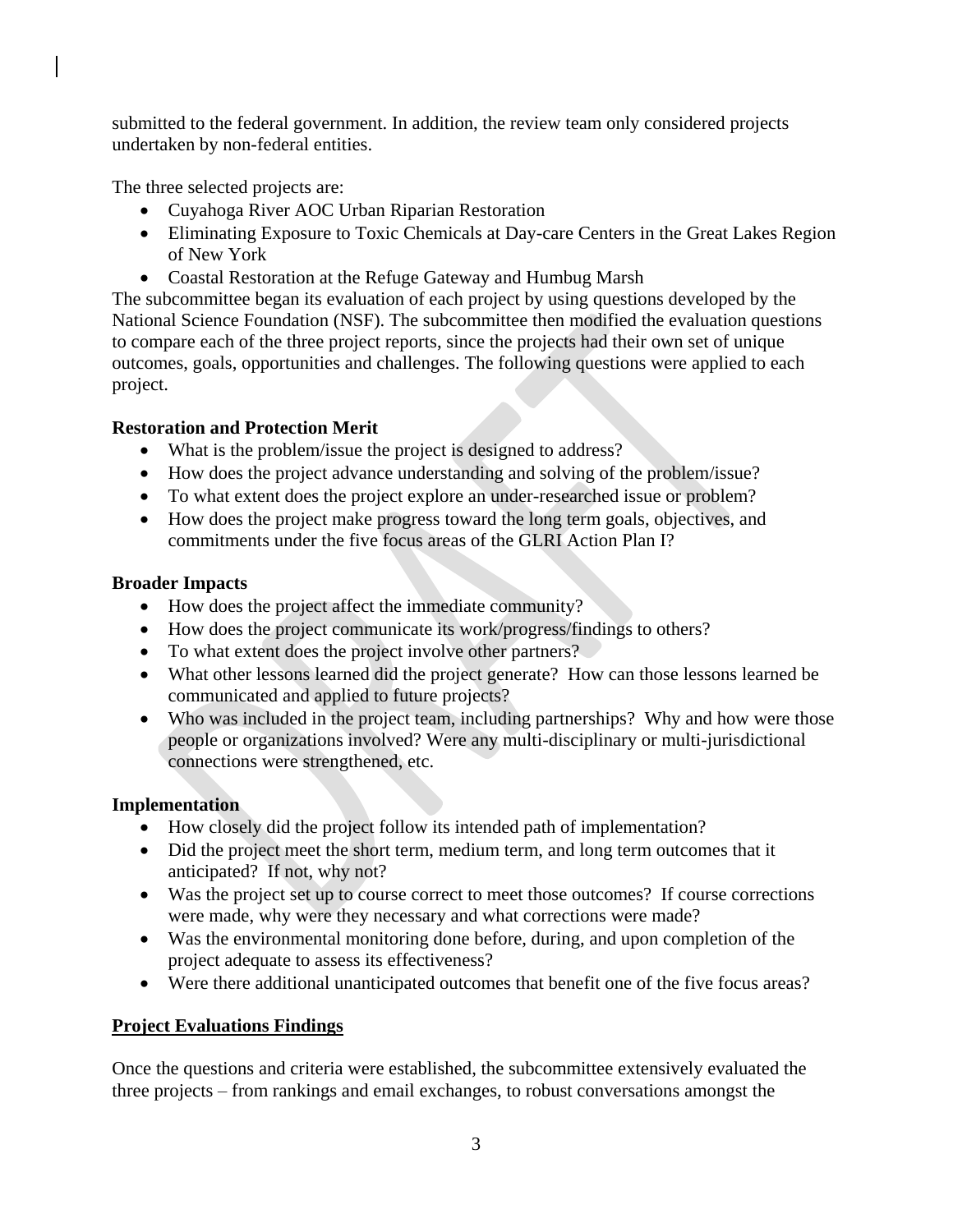members. Using the above questions and criteria, following is a reporting of the subcommittee's findings and conclusions.

#### **Cuyahoga River AOC Urban Riparian Restoration**

#### **Restoration and Protection Merit**

• What is the problem/issue the project is designed to address?

This project was done to address a source of impairment to the Cuyahoga River. The current configuration of the Ship Cannel on the river including the dredged depth, slow flow, armored shoreline and absence of a functional riparian edge produce a difficult environment for fish migration. Fish Habitat and Public Access were two Beneficial Use Impairments on the Cuyahoga River, and this project would address both of those BUIs.. Specific to the goals of the GLRI, the project addresses the Habitat Restoration and the AOC delisting goals.

The subcommittee believes that this project is at the heart of why the Great Lakes Restoration Initiative is needed. Many communities in the Great Lakes have struggled for decades with urban blight and historic pollution—problems that fell through the gaps of other public funding efforts.

How does the project advance understanding and solving of the problem/issue?

The project involved 3,000 feet of river bank and fish habitat restoration as well as 4.75 miles of upland restoration. The report does not explain whether any new restoration techniques were used to address the problems. The lasting impacts to the community, like increased property values and land use by community are important to acknowledge.

To what extent does the project explore an under-researched issue or problem?

The report does not explain whether any new restoration techniques were used to address the problems. Based on general knowledge of the challenges faced throughout the Great Lakes, though, the subcommittee believes that these issues are well researched and commonly found. Many urban communities need to keep armored shoreline. When writing RFP, look for grants to address the dual need to keep shipping while returning natural state. By the time you start some projects, though, it may need to change from the original grant based on new info that has come to light. Make sure it's not a negative.

 How does the project make progress toward the long term goals, objectives, and commitments under the five focus areas of the GLRI Action Plan I?

The project report uses the documentation from the Ohio Bird Watching Group. A variety of birds have been found at the site, including five "rare" species. The assumption is that these birds would not be present if the fish community had not returned.

#### **Broader Impacts**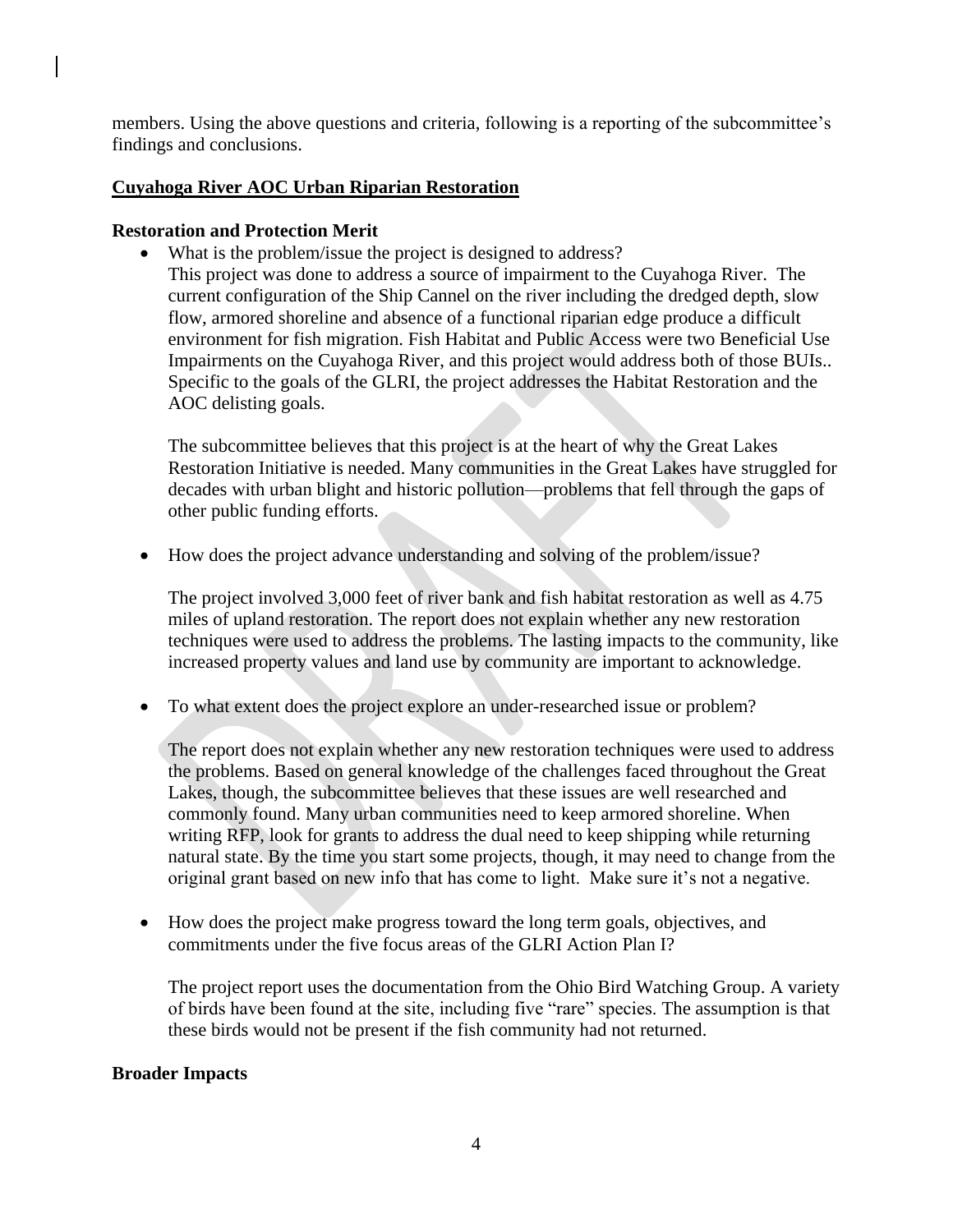• How does the project affect the immediate community?

In addition to the river restoration, the project included construction of a 0.8 mile portion of the Towpath Trail, an observation deck and visitor amenities. Sitting in the heart of Cleveland, this project is located in an urban core along the Cuyahoga River. It provides greenspace in an urban area where parkland is minimal and provides access to the River. There will likely be a positive impact on local business and property values.

- How does the project communicate its work/progress/findings to others? The report included articles that were written about the project as well as websites from project partners that include stories about the project. Throughout the project, there were numerous videos filmed and put online. There is also signage at the site. The report references ongoing and future work, including monitoring, but does not communicate how the outcomes and results of that work will be shared. Unclear how the "lessons learned" are captured and shared.
- To what extent does the project involve other partners?

There were numerous governmental partners including additional funders. The report does not specify what each partner contributed to reach completion. Project had a lot of partnerships between government and others which helps achieve goals. To the extent that we can engage partners outside of environmental world, they could measure impacts to property values and ancillary benefits.

 What other lessons learned did the project generate? How can those lessons learned be communicated and applied to future projects?

The report does not address any challenges encountered during the project or other lessons learned.

 Who was included in the project team, including partnerships? Why and how were those people or organizations involved? Were any multi-disciplinary or multi-jurisdictional connections were strengthened, etc.

The report was completed by the Cuyahoga County Department of Public Works and Baker Behnke, a landscape and architecture firm. The report does not clearly identify who comprised the project team and how various partnerships played a role. The GLRI has focused on AOCs which is important, but GLWQA does. We need to make sure lessons can be used for other non-AOC communities.

#### **Implementation**

How closely did the project follow its intended path of implementation?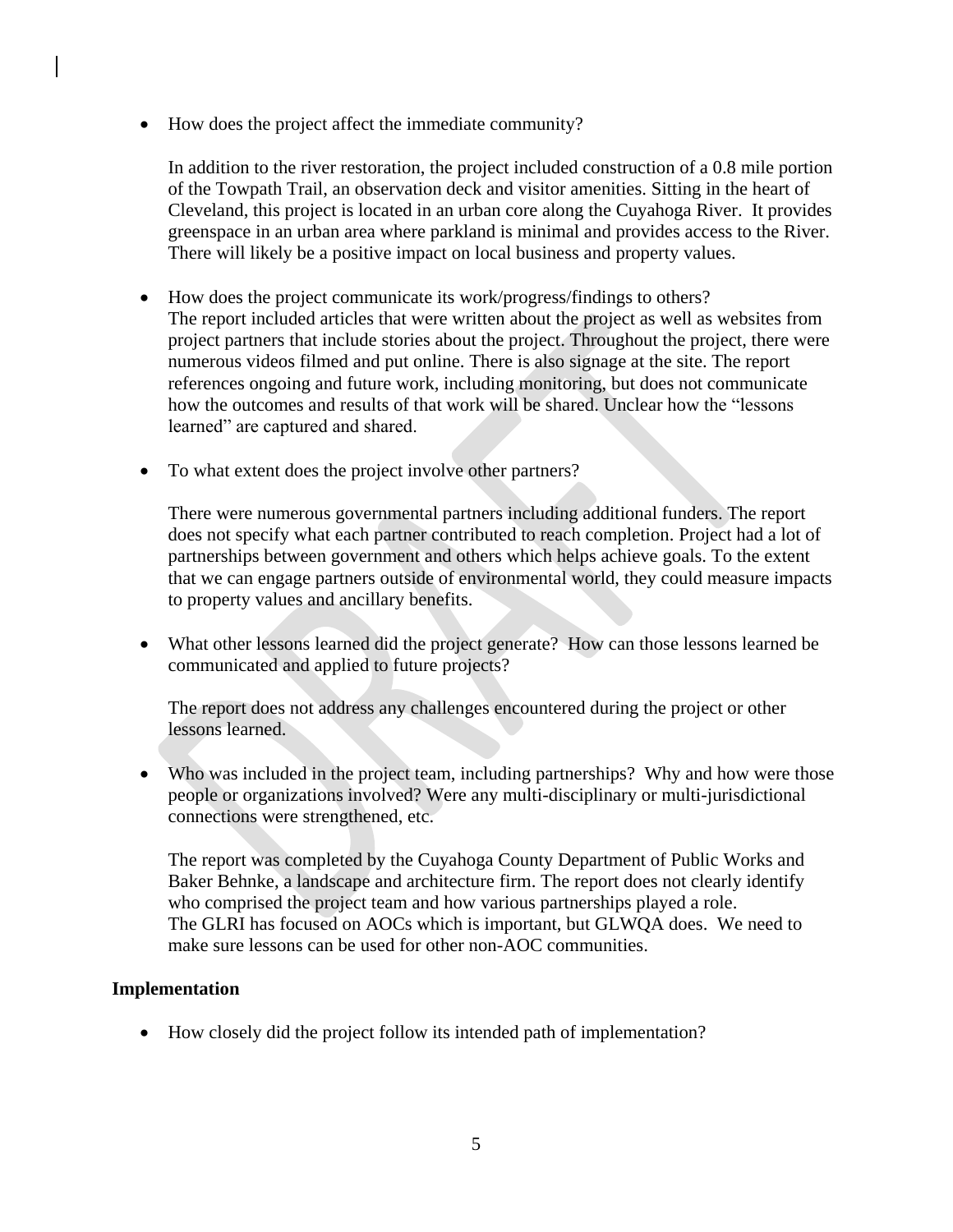Powerpoint format did not provide the best format to address this question. Because the presentation stated that it met its goals, the assumption is that the project generally followed the path to implementation.

• Did the project meet the short term, medium term, and long term outcomes that it anticipated? If not, why not?

Powerpoint format did not provide the best format to address this question. Because the presentation stated that it met its goals, the assumption is that the project generally met the short-medium-long term outcomes. Report identified future and ongoing work but did not provide assurances it would be done or by whom. Does the lack of this future work undermine and/or lessen the need for the existing work?

 Was the project set up to course correct to meet those outcomes? If course corrections were made, why were they necessary and what corrections were made?

Based on the information provided, the subcommittee is uncertain whether the project was set up to course correct or whether any corrections were made during the project.

 Was the environmental monitoring done before, during, and upon completion of the project adequate to assess its effectiveness?

According to the report, environmental monitoring of fish species will be done by NEORSD, ODNR and the Cuyahoga River Community Planning, though that work will be done outside of the grant.

Were there additional unanticipated outcomes that benefit one of the five focus areas?

Based on the information provided, the subcommittee is unable to determine whether there were any unanticipated outcomes that benefit one of the five focus areas.

Outside of the subcommittee's review questions, the subcommittee feels strongly that the Powerpoint format for the report is inadequate to fully communicate information about the project and how it met the objectives of the grant. Further, the format does not lend itself to the sharing of information so that other communities may follow and/or build on the success of this project. The subcommittee recommends that GLRI implementing agencies utilize a better report format.

## **Eliminating Exposure to Toxic Chemicals at Day-care Centers in the Great Lakes Region of New York**

• What is the problem/issue the project is designed to address?

This project is designed to address the elimination of exposure to toxins at daycares in the Great Lakes region of New York. While reducing and even eliminating the exposure of children to toxins is a laudable goal, the subcommittee was uncertain about the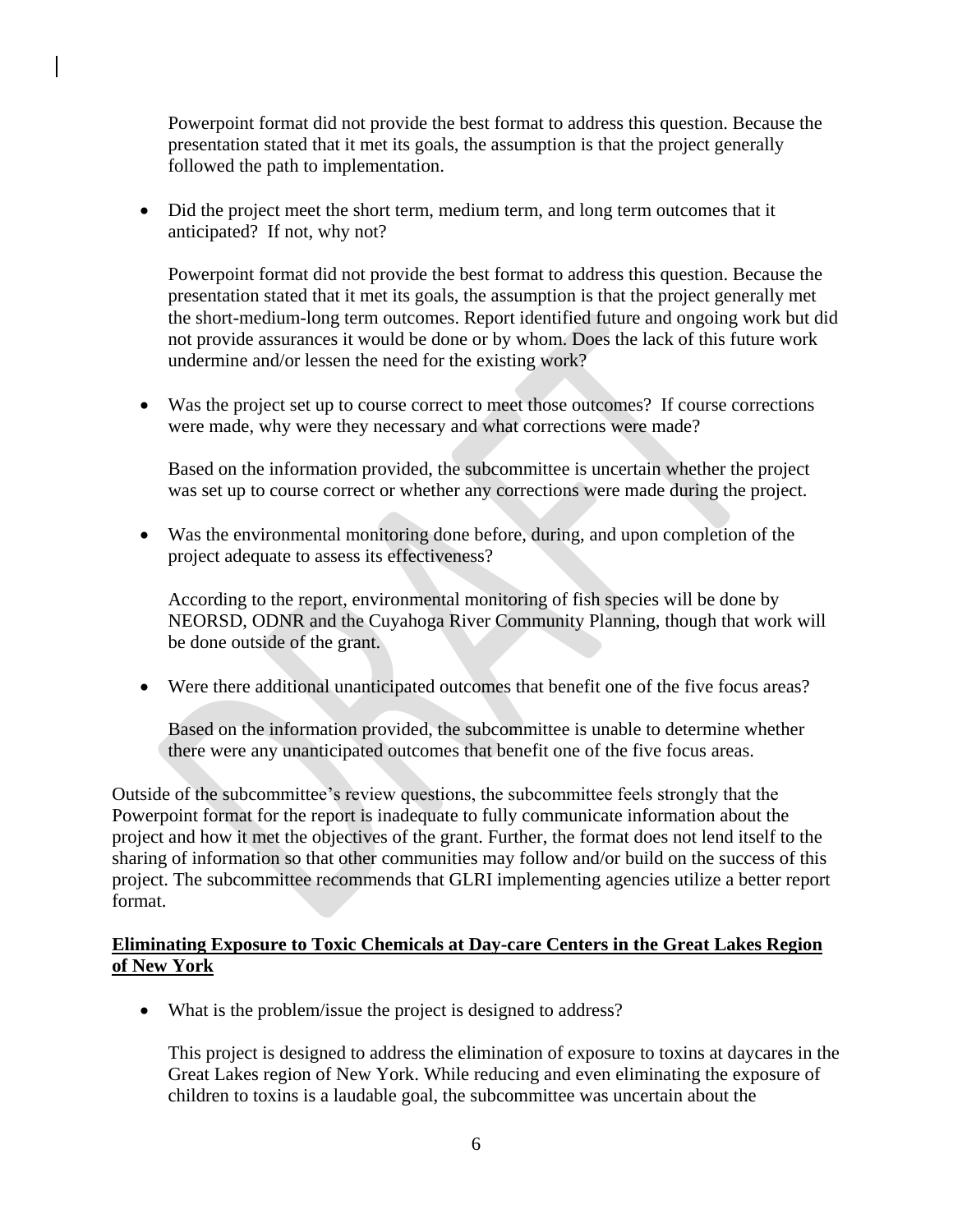connection of this project to the Great Lakes—no specific resonance to the Great Lakes. Reducing children's exposure to toxins is a national goal, and the toxins identified did not have a specific tie to the Great Lakes. The subcommittee recommends that moving forward, grant administrators should ensure that there is a clear link to the Lakes.

How does the project advance understanding and solving of the problem/issue?

The project reduced the exposure to toxins by educating and training the day care trainers as well as site evaluations to identify toxins in facilities.

To what extent does the project explore an under-researched issue or problem?

This project explored an under-researched issue area. The issue of regular exposure to toxins through items found in daycares is not well understood or researched though there is substantial research concluding the harm to children from exposure to toxins. Based on grantee information, toxic chemicals are still prevalent in daycares which are supposed to be safe-havens and protect children.

 How does the project make progress toward the long term goals, objectives, and commitments under the five focus areas of the GLRI Action Plan I and broader GLWQA objectives?

The project addresses the Toxic Substances and Areas of Concern Focus Area of the GLRI Action Plan. As previously stated, the goals of the project are not specific to the Great Lakes though. There is a very indirect link to contamination of fish and wildlife and the prevention of human contamination through different routes such as toys. Annex II of the GLWQA covers chemicals of mutual concern, and this project furthers the goals of Annex II by hopefully limiting exposure and the potential to introduce those chemicals into the Great Lakes cycle.

#### **Broader Impacts**

• How does the project affect the immediate community?

Based on the conclusions in the grantee's report, there was a positive and direct impact on the daycare community of New York. There were continued trainings. Beyond New York, there was contact with daycares in other states.

How does the project communicate its work/progress/findings to others?

Because this project targeted local caregivers, the immediate community is likely more informed about routes of exposure to toxins. The grantee documented toxin use reduction in 50-100 care providers and provided technical assistance.

Of the three projects reviewed, the subcommittee felt that this project's report provided the best explanation about the partnerships utilized to implement the grant and how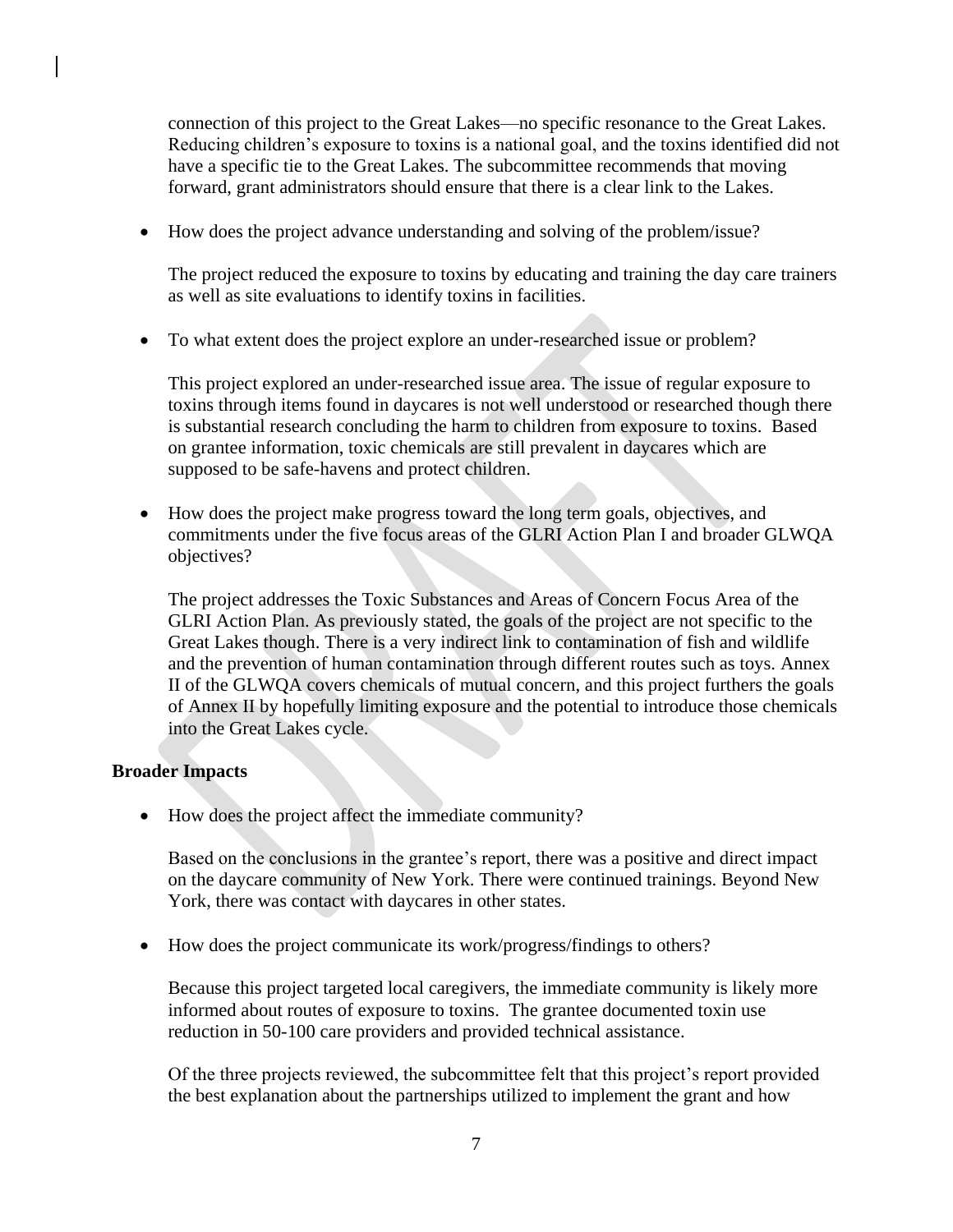information was communicated. The grantee provided a report to CEHN for other materials and presentations. The grantees dealt with larger organizations like YMCA and Head Start so that it would be easy to transition a Great Lakes Basin effort into a national effort.

• To what extent does the project involve other partners?

The project report identified many partners that were involved. Information about partnerships was found throughout the report, and in the interest of ensuring that similar efforts may be duplicated elsewhere, grant administrators should consider requesting that specific partnership information be provided more concisely.

 What other lessons learned did the project generate? How were those lessons learned, especially from projects that were not specific to the Great Lakes, communicated and how may they be applied to future projects?

The report contained a section titled "challenges" which provided the subcommittee and others interested in duplicating this work with good information about potential obstacles. For instance, the report explained that the timing of gathering information is important for future work in this area. As chemicals are phased out due to regulations or international agreements, future work on routes of toxin exposure needs to consider those deadlines. The report also stated that finding information about the chemicals used in toys and fabric is complicated because of different international requirements.

• Who was included in the project team, including partnerships? Why and how were those people or organizations involved? Were any multi-disciplinary or multi-jurisdictional connections were strengthened, etc.

Many groups are cited throughout the report, but no section of the report specifies why those partners were chosen and the structure of the partnerships.

#### **Implementation**

How closely did the project follow its intended path of implementation?

The overall goals to quantifiable reductions in toxic chemicals used in child care settings and building a network occurred. The grantee added two additional toxins, lead and cadmium, a slight deviation in implementation. Grantees also modified their arrangements with daycares in region 2. The report mentioned some deviations, but without seeing the grant application, it is unclear how far the project deviated from the intended implementation path.

• Did the project meet the short term, medium term, and long term outcomes that it anticipated? If not, why not?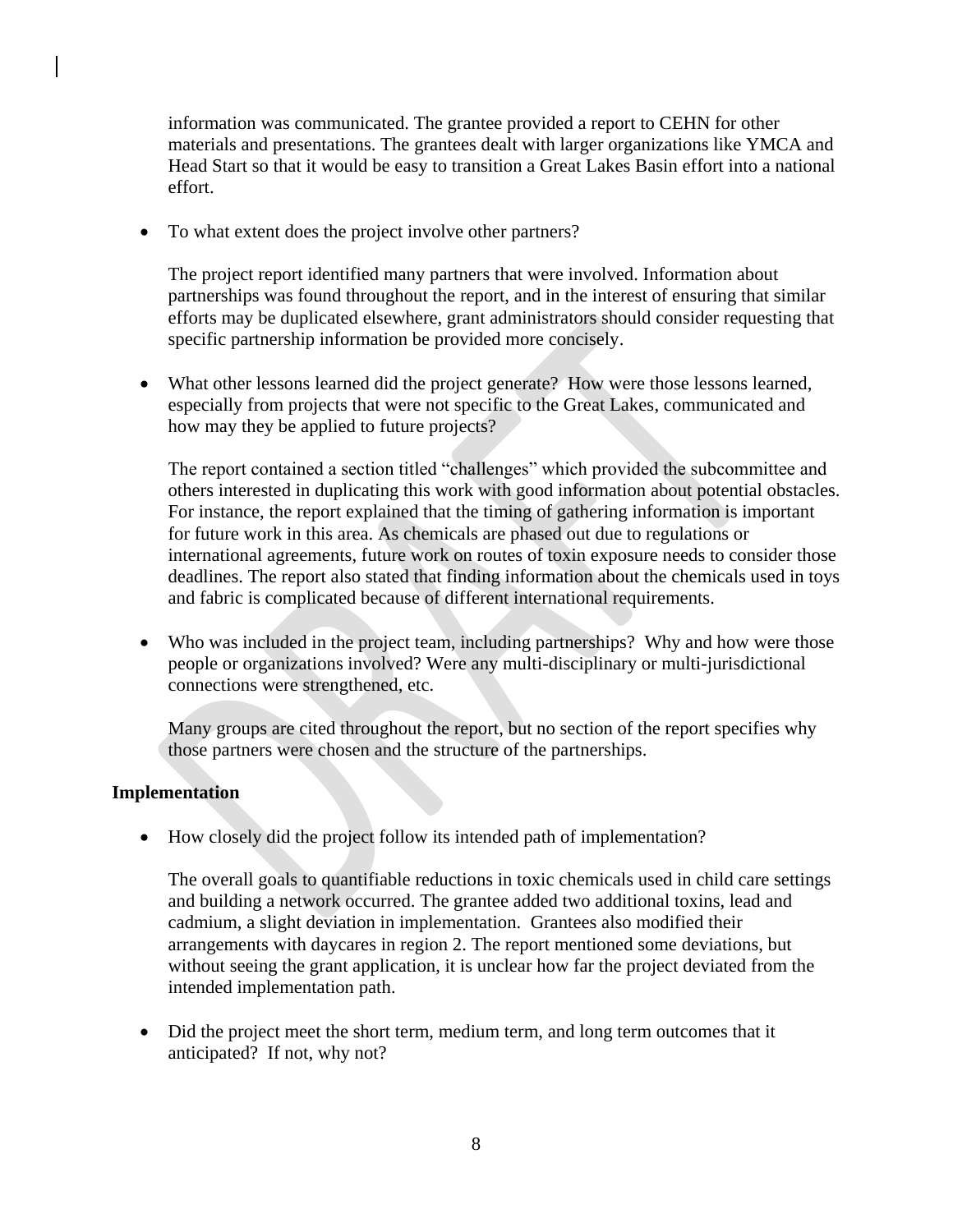Yes, the goals of the grant were met. The report does not identify short or medium goals though.

- Was the project set up to course correct to meet those outcomes? If course corrections were made, why were they necessary and what corrections were made? The subcommittee was not provided with an implementation plan/study design and cannot say whether the project was set up in order to course correct. It's unclear whether the project was set up for course correction as much as circumstances required course correction.
- Was the environmental monitoring done before, during, and upon completion of the project adequate to assess its effectiveness?

Yes, there were surveys that engaged the audience and quantifiable results are available. The report said that successful, ongoing monitoring was not practical with the limited staff. The subcommittee believes that qualitative results for projects that disseminate information or educate, as is the case with this project, are difficult to assess. The grantee reported quantitative results on number of meetings and the number of facilities evaluated. In order to effectuate change, the grantees need to change behavior which will be very hard to monitor.

Were there additional unanticipated outcomes that benefit one of the five focus areas?

The report cited unanticipated outcomes such as the realization that behaviors needed to change in order to sustain meaningful change and that as knowledge increased, exposure decreased. These outcomes could benefit the Accountability, Education, Monitoring, Evaluation, Communication and Partnerships Focus Area.

#### **Coastal Restoration at the Refuge Gateway and Humbug Marsh**

• What is the problem/issue the project is designed to address?

This project was a coastal habitat restoration project within an AOC.

• How does the project advance understanding and solving of the problem/issue?

The project restored both coastal wetland habitat and upland habitat as well as treated Phragmites. Specific activities included importing clean fill and topsoil, plantings, restoration of an eroded berm and invasive plant control. The report provides six bullet points of the lessons learned during this project which would be practical advice for others with similar projects..

To what extent does the project explore an under-researched issue or problem?

Like the Cuyahoga River project, there is no description of the exact environmental conditions or explanation of whether the project techniques and activities were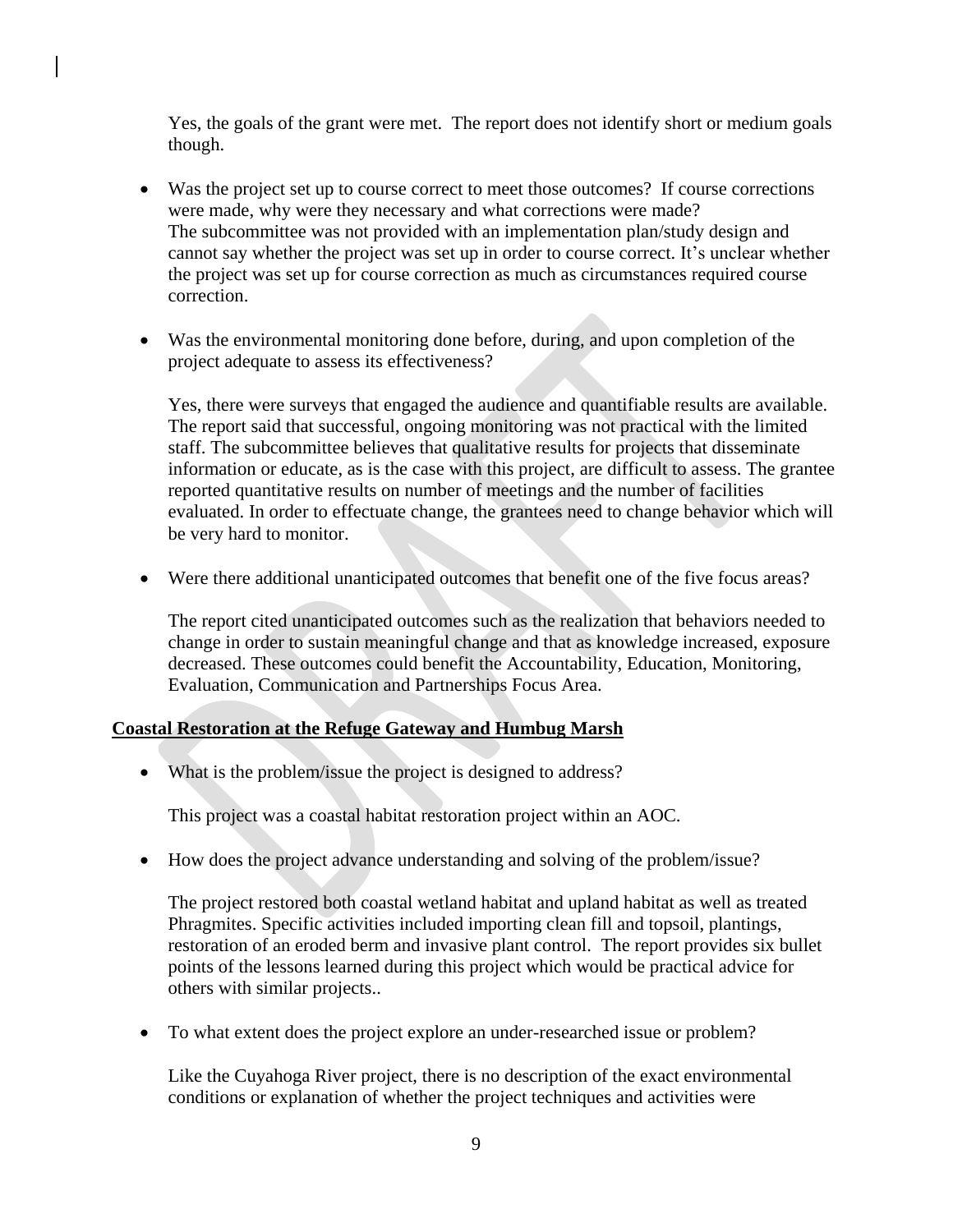experimental. Based on outside knowledge of the conditions at AOCs, the subcommittee assumed that this project used conventional habitat restoration techniques to address well known problems.

 How does the project make progress toward the long term goals, objectives, and commitments under the five focus areas of the GLRI Action Plan I and the broader GLWQA objectives?

This project fits into the Habitat Restoration goal of the GLRI Action Plan and Annex 7 of the GLWQA to protect native species and their habitat. The project's work on controlling Phragmites, an invasive plant, works to fulfill Annex 6 of the GLWQA to limit the impact of existing aquatic invasive species.

#### **Broader Impacts**

• How does the project affect the immediate community?

While the reported project accomplishments focus on number of acres of restored habitat and area where Phragmites were controlled, the subcommittee believes that there were broader benefits to the immediate community based on outside information about the community benefits for delisting an AOC. This project site is located in an urban core and will provide health benefits by removing air pollutants with the new trees and providing greenspace for additional recreation. EPA provided funds through a separate but related grant to hire a 4-person restoration crew providing a handful of jobs to community members.

• How does the project communicate its work/progress/findings to others?

The report does not address how the work, progress, or findings were communicated to others. The subcommittee feels that because there are many other potential projects that are similar to this project, communicating the results of this this project would be very advantageous.

• To what extent does the project involve other partners?

A number of partners such as students, businesses, volunteers, and the Detroit River International Wildlife Refuge were named in the report so partners were involved. The report does not provide details about the partnership arrangements and responsibilities.

 What "lessons learned" did the project generate? How were those lessons learned, especially from projects that were not specific to the Great Lakes, communicated and applied to future projects?

The report provides six bulleted items in the "Lessons Learned" section. However, the report does not provide any details as to how those lessons were learned, communicated, or applied to future projects.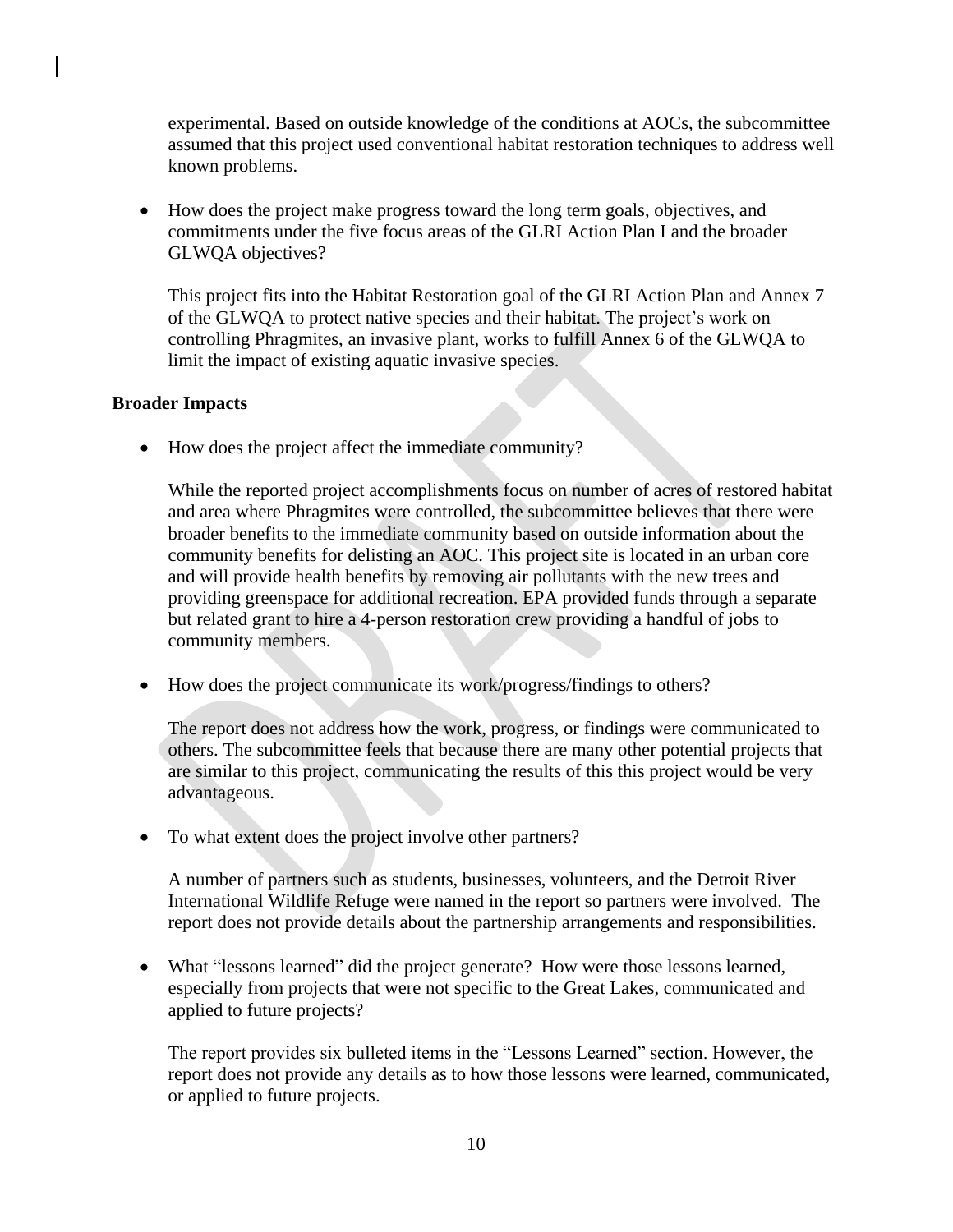• Who was included in the project team, including partnerships? Why and how were those people or organizations involved? Were any multi-disciplinary or multi-jurisdictional connections were strengthened, etc.

A number of partners such as students, businesses, volunteers, and the Detroit River International Wildlife Refuge were named in the report so partners were involved. The report does not provide details about the partnership arrangements and responsibilities.

The report does explain that additional funding was received from EPA which allowed for the hiring of a restoration crew from a non-profit, Greening of Detroit. This partner allowed for the plants to be maintained throughout the summer which ensured greater survival of the plants/trees and a higher chance for long-term project success.

#### **Implementation**

How closely did the project follow its intended path of implementation?

The report does not address whether the project followed its intended path of implementation. The subcommittee did not receive the initial grant application which might have allowed the subcommittee to better answer this question.

• Did the project meet the short term, medium term, and long term outcomes that it anticipated? If not, why not?

The report simply states that the grant objectives were achieved but does not address whether it met the short, medium and long term goals or even whether they existed for this project.

 Was the project set up to course correct to meet those outcomes? If course corrections were made, why were they necessary and what corrections were made?

The report does not address whether the project was set up to course correct.

- Was the environmental monitoring done before, during, and upon completion of the project adequate to assess its effectiveness?
- Were there additional unanticipated outcomes that benefit one of the five focus areas?

#### **Recommendations**

The subcommittee hopes that EPA and the other federal agencies engaged in GLRI will carefully consider the recommendations included in this report. As stated previously, the subcommittee did not consider certain over-arching issues impacting the Great Lakes and future GLRI projects such as climate change, co-benefits, and environmental justice. The subcommittee supports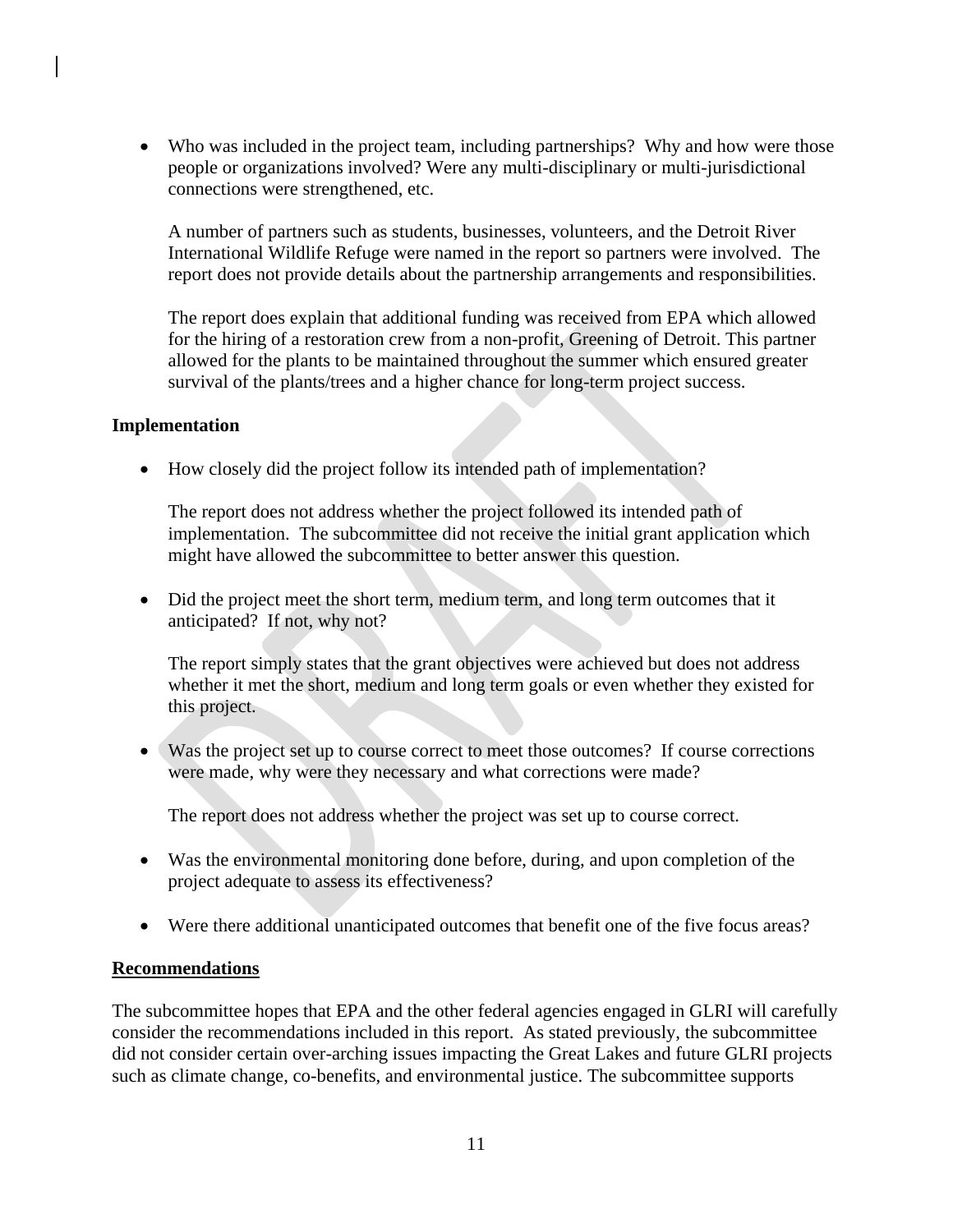consideration of some of these over-arching issues in future work by the Great Lakes Advisory Board and even future reporting requirements.

**1. More effective communications across various federal agencies, as well as better information sharing amongst grant decision makers, stakeholders and the public.** The subcommittee recommends that agencies responsible for granting and administering GLRI funds develop and implement a coordinated interagency communications strategy for better information sharing and with a broader group of involved parties (*including grant makers*) with regards to both ongoing and completed projects. Greater communication supports GLRI and provides reviewers the ability to make well-informed decisions in order to invest funds for maximum impact; reduce duplication and/or the "reinventing the wheel" syndrome; provide a template for replication of successful programs; and provides greater insight to organizations applying for grants to submit proposals that better align with GLRI goals and objectives.

Further, the subcommittee believes that the EPA and other federal agencies that are awarding funds for Great Lakes restoration projects need to ensure that the information from previous projects is readily available and easily accessible so that others may build on the lessons learned. The subcommittee recommends a more robust approach to GLRI's online resources and reporting. Currently, GLRI grant award information is stored online at [www.glri.us.](http://www.glri.us/) This online platform provides only basic information about each award, including: project name, amount of the award, year of the award, the awarding agency, and a very brief description of the project. Unfortunately, information about the projects success, challenges, and lessons learned from each project are not available online and the subcommittee believes this is a crucial missed opportunity. The subcommittee also recommends that GLRI project information be shared beyond the website to include relevant publications, press releases, and even conference presentations (*either from the agency or the grantee*) as appropriate.

And finally, the subcommittee recommends the creation of an online catalogue of GLRI grant information that highlights both completed and ongoing projects. While agencies and award recipients typically summarize project results for press releases that are shared via email and social media, the announcements are often one-time in nature and can easily be overlooked in today's fast paced online and media environment. Consequently, the volume of information being distributed makes it even more important that agencies consider a better system to centrally house project results and/or project reports for others to learn from. It also provides an additional layer of transparency.

**2. More consistent reporting requirements.** There are multiple federal agencies awarding and administering GLRI grants, and each agency has its own reporting requirements. Because of the differences each agency requires for their final reports, it can be challenging to evaluate all projects consistently. Further, without a consistent format for each GLRI funded project, it was difficult for the subcommittee (and we suspect others) to quickly evaluate and understand results and learn from the project. The subcommittee recommends that all agencies responsible for GLRI projects develop and implement a standardized and universal reporting format so that outcomes, results and impact are more clearly understood, are able to be evaluated against each other more consistently, are easier to locate, and provide greater understanding of overall Great Lakes restoration progress and gaps. The subcommittee believes that GLNPO, on behalf of the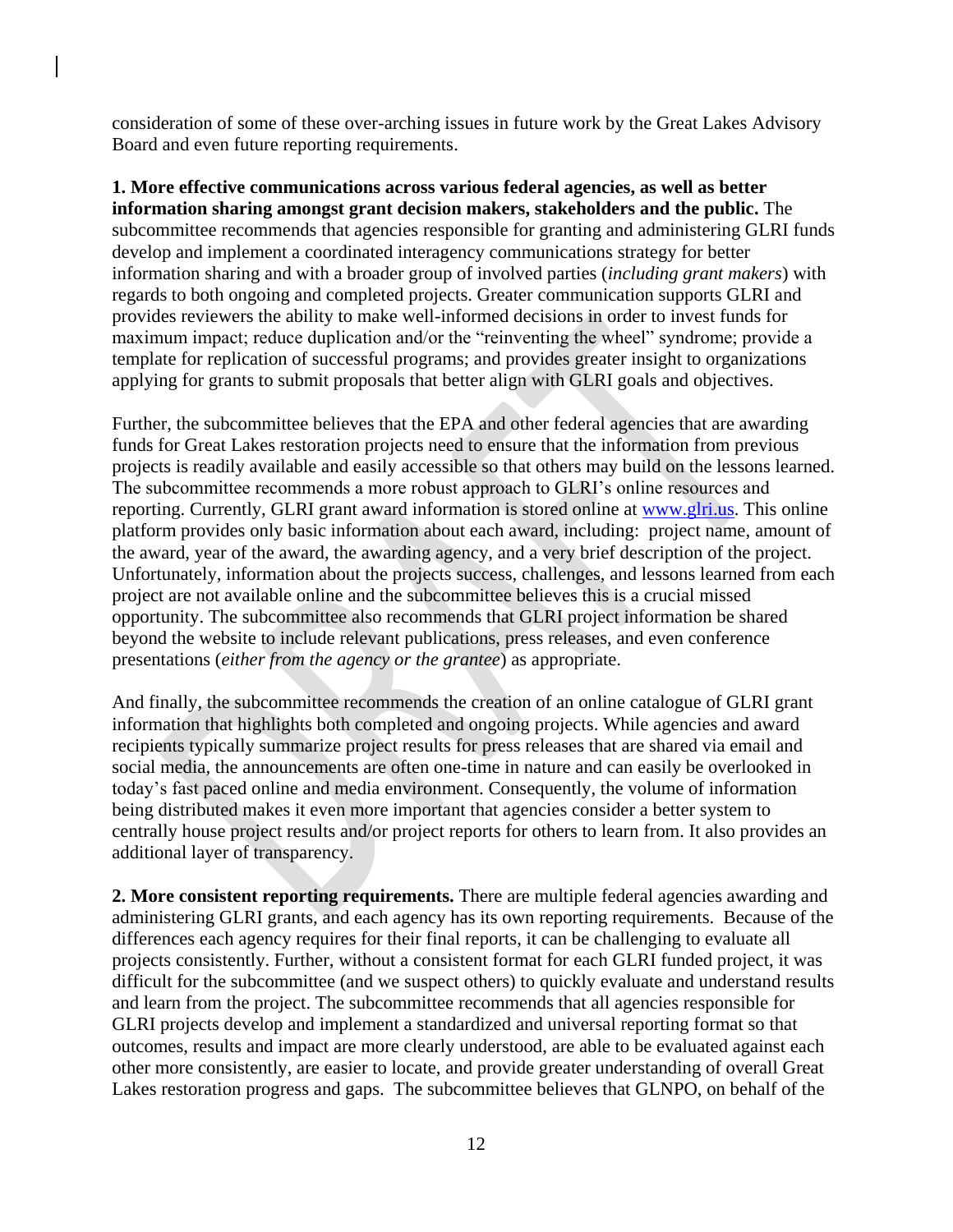federal agencies, should be the central hub and work closely with the states and other GLRI project partners in the development of the reporting format.

The subcommittee also recommends that federal agencies work closely with the tribes, states, municipalities and other partners to seek their input on developing and implementing consistent reporting language that can be easily shared and understand across multiple jurisdictions and platforms. The subcommittee believes that grant reports should at minimum, request the following information:

- How did the project make progress toward the measures of progress under the five focus areas of the GLRI Action Plan I?
- How did the project advance our understanding of the issue?
- How did the project affect the immediate community and/or nearby vulnerable communities?
- How did the project communicate its work/progress/findings?
- To what extent does the project involve other partners?
- Did the project involve any monitoring to assess and capture whether goals had been met?
- How closely did the project follow its intended path of implementation? What lessons learned did the project generate? How can those lessons learned be communicated and applied to future projects? Were there additional unanticipated outcomes that benefit one of the five focus areas?

**3. More clearer definition of success is needed to strengthen the program.** After reviewing the three projects and scanning dozens more, the subcommittee believes a more clear and universal definition of success within the Great Lakes restoration movement and GLRI imitative needs to be established. The ability to clearly articulate and document progress and outcomes are fundamental to demonstrating the success of the overall Great Lakes restoration strategy, and highlights the return on investment of federal funding.

This definition is crucial since success of GLRI and individual projects funded by GLRI grants must be evaluated relative to the achievement of the priorities and goals established in the GLRI Action Plan. Since the Action Plan is based on the priorities and goals of the Great Lakes Water Quality Agreement, Lakewide Action Management Plan's (LAMP's), and regional and state strategies, the success of individual GLRI funded projects must also take into consideration how the project met the priorities and goals of all of the Great Lakes plans and strategies.

The subcommittee believes a review of past funding projects will provide clarity of success by highlighting success metrics that will inform grant makers when selecting future GLRI projects to support with federal funding. The subcommittee believes these reviews will lead to establishment of specific criteria for evaluating progress and success of GLRI as a whole (*supplementing the GLRI Action Plan 2 measures of progress*); lead to the creation of specific criteria for evaluating progress and success of individual projects (*i.e., ways of defining the contribution they are making toward achieving GLRI goals*); and provide recommendations for oversight of future project selection as it relates to the Action Plan goals. The subcommittee firmly believes the information gathered through the review process will better support the